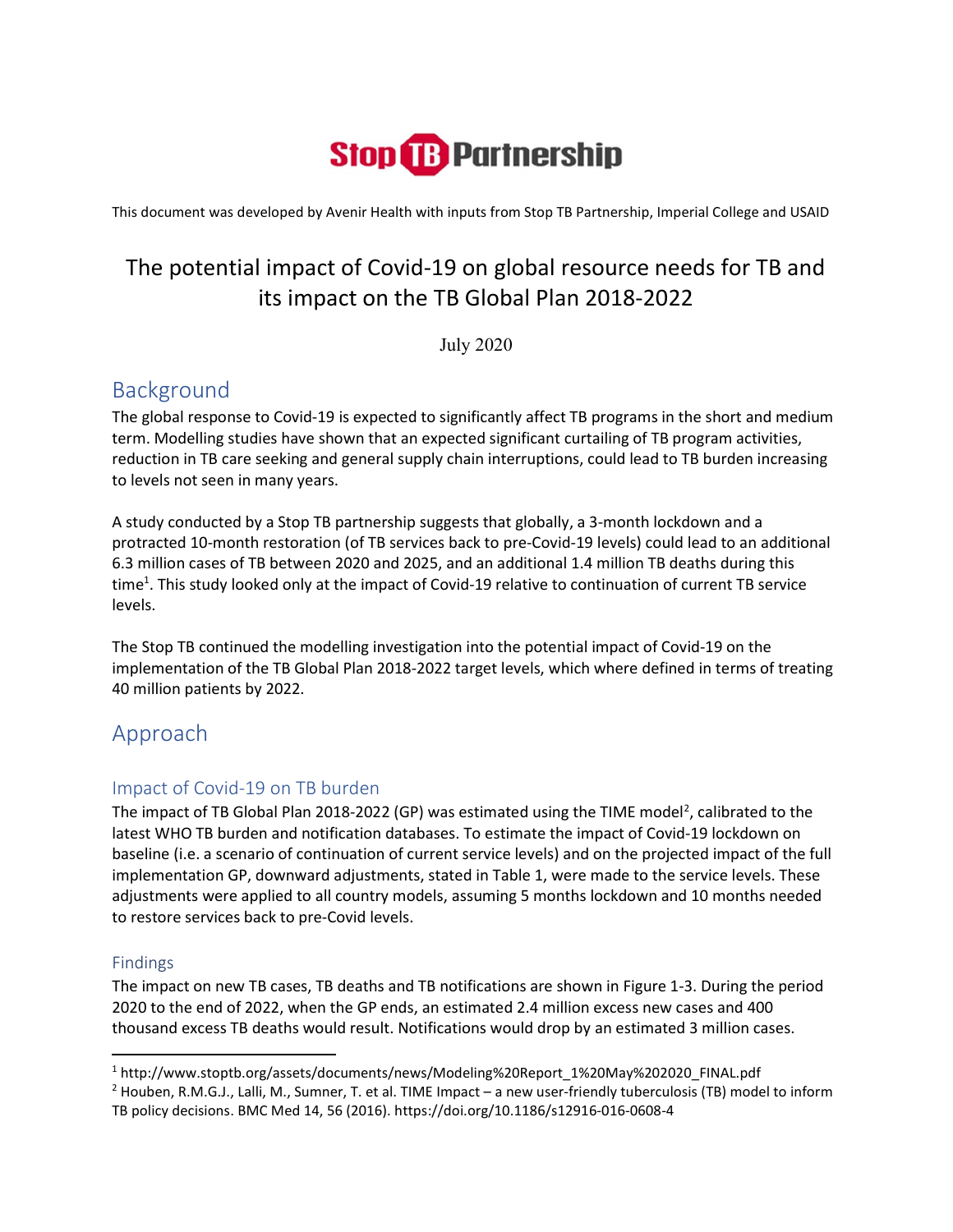In terms of impact on the full implantation of the GP, an estimated 3.3 million excess new cases and 501 thousand excess TB deaths would result. Notifications would drop by an estimated 1.9 million cases.

If the GP target service levels for 2022 are maintained to 2025, then new TB cases, TB deaths and TB notifications would reach similar levels by 2025 to the pre-Covid GP scenario. There would however still be significant excess burden created in the period 2020-2025 due the direct and indirect effects of the Covid lockdown.

Note it is assumed that after the restoration is complete, i.e. 15 months from the start of lockdown, that the GP target service levels are reached via linear scale-up by 2022 as planned. This would require more resources, as discussed in the next section.

#### Impact of Covid-19 on TB burden

## Table 1: Summary of assumptions for the impact of Covid-19 lockdown on TB model parameters

| Indicator                                                                         | <b>Reason for effect</b>                                     | <b>Effect per</b><br>month<br>lockdown |  |
|-----------------------------------------------------------------------------------|--------------------------------------------------------------|----------------------------------------|--|
| From initiation of lockdown                                                       |                                                              |                                        |  |
| Reduction in transmission (DS- and DR-TB)                                         | Physical distancing                                          | Drops by 10%                           |  |
| Probability of diagnosis per attempted clinic<br>visit, HIV-neg                   | Restriction on movements                                     | Drops by 70%                           |  |
| Probability of diagnosis per attempted clinic<br>visit, HIV-pos                   | Reduced lab capacity and availability of<br>healthcare staff | Drops by 70%                           |  |
| First-line treatment completion, public sector<br>and any engaged private sector  | Healthcare staff unable to monitor and                       | Drops by 50%                           |  |
| Second-line treatment completion, public<br>sector and any engaged private sector | support treatment as usual                                   | Drops by 50%                           |  |
| Starting one month into lockdown                                                  |                                                              |                                        |  |
| Proportion of TB diagnoses having DST result,<br><b>New</b>                       | Xpert machines and other lab facilities                      | Drops by 75%                           |  |
| Proportion of TB diagnoses having DST result,<br>Ret                              | used for COVID-19 response                                   | Drops by 75%                           |  |
| TB treatment initiation                                                           | Stockouts and supply interruptions                           | Drops by 50%                           |  |
| Proportion of PLHIV receiving IPT, U5s                                            | Stockouts and supply interruptions                           | Drops by 50%                           |  |
| Proportion of PLHIV receiving IPT, ART new                                        | Disruptions in HIV care                                      | Drops by 50%                           |  |
| Proportion of PLHIV receiving IPT, ART existing                                   | Disruptions in HIV care                                      | Drops by 90%                           |  |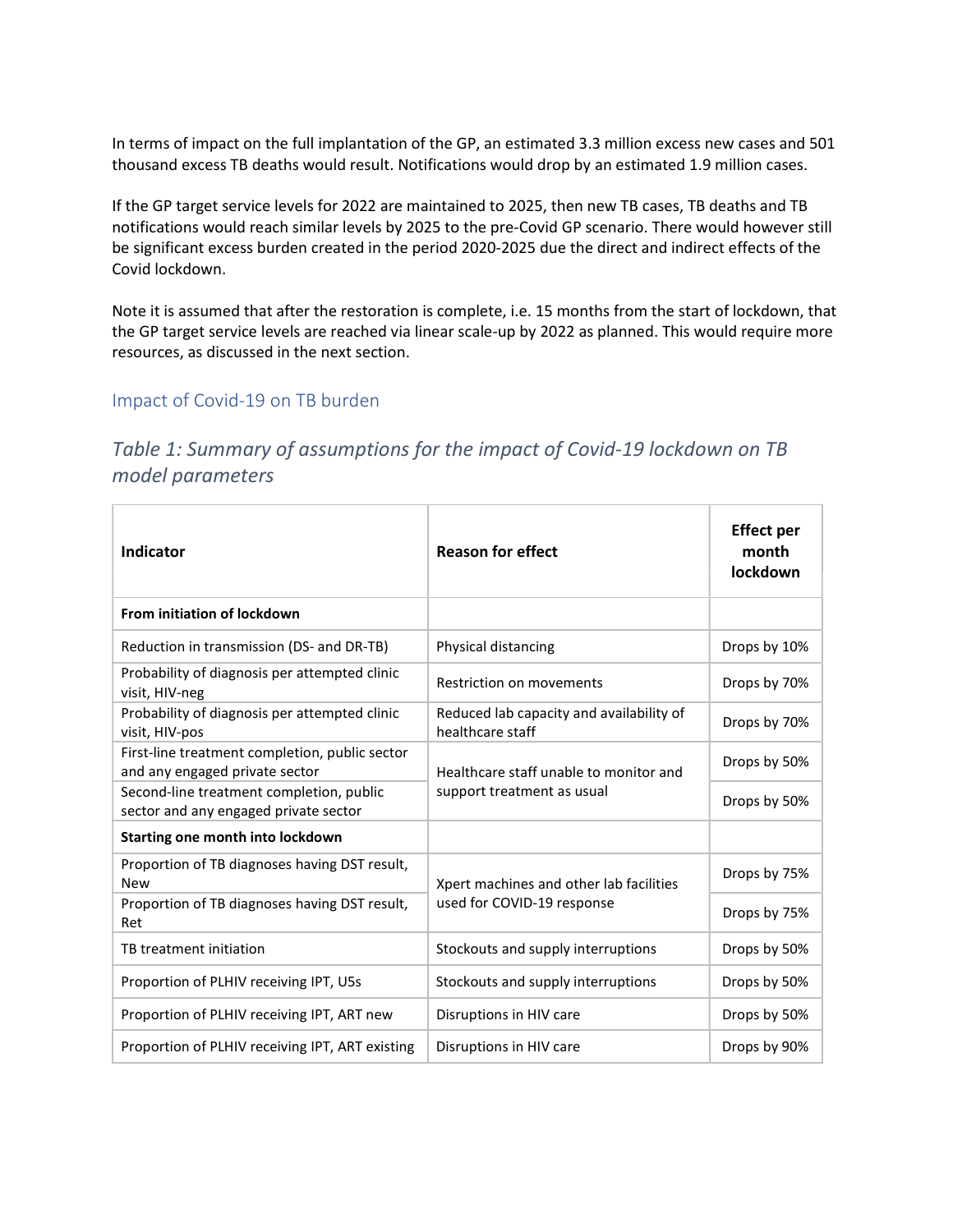

Figure 1: Impact on new TB cases following TB lockdown of 5 months, followed by 10 months to restore TB services to current levels

Figure 2: Impact on TB-deaths cases Impact on new TB cases following TB lockdown of 5 months, followed by 10 months to restore TB services to current levels

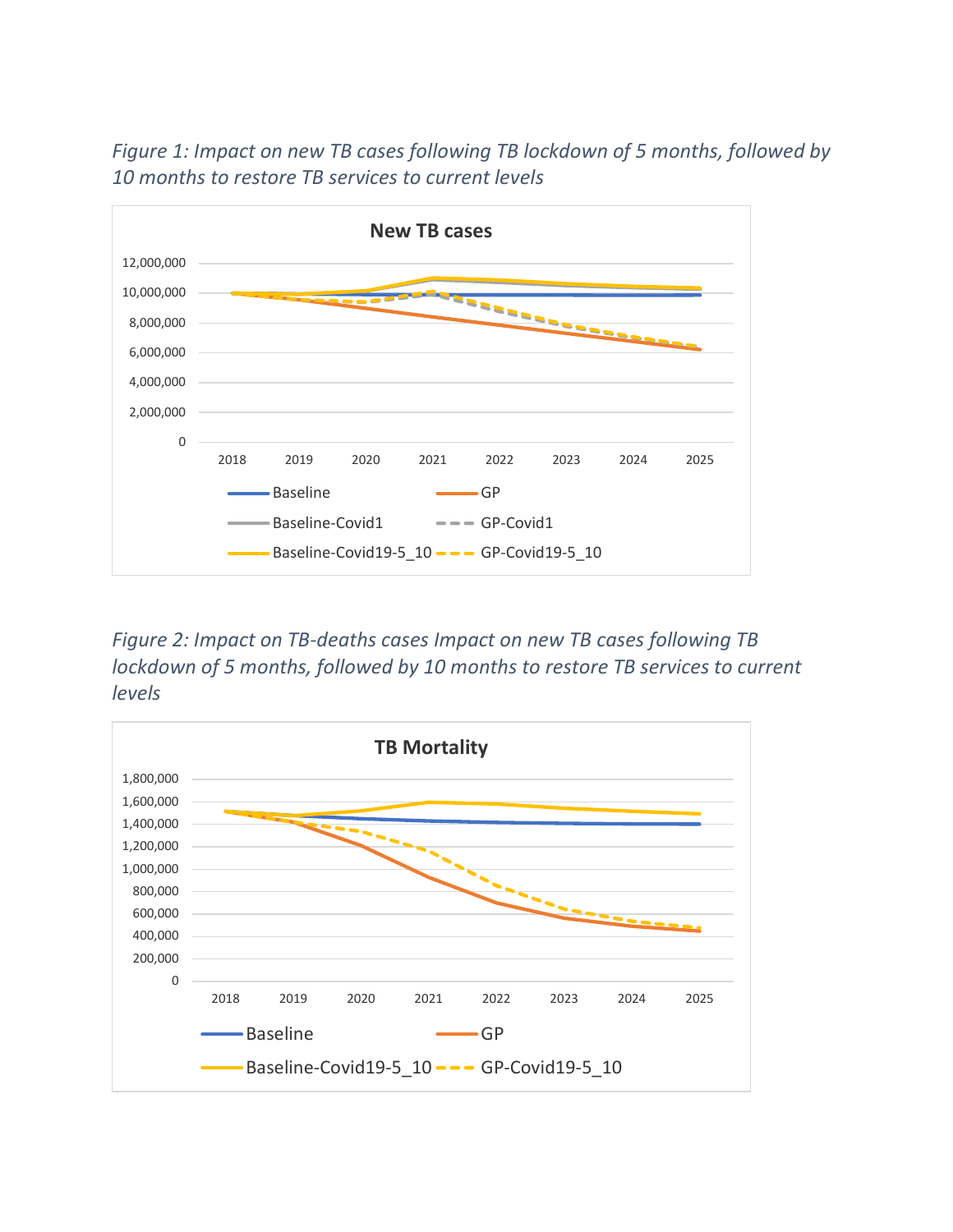

Figure 3: Impact on TB notifications following TB lockdown of 5 months, followed by 10 months to restore TB services to current levels

#### Impact of Covid-19 on unit costs

The resources needed to implement the GP was estimated by applying unit costs to service and patient volumes from the TIME impact modelling. These unit costs were derived from the WHO financial databases based on budget forecasts. The resource needs to implement the GP was estimated by applying these unit costs to service and patient volumes from the TIME impact modelling of the GP. The estimated resource need of the GP was 65 billion USD for the period 2018-2022.

#### Unit cost Increases

To estimate the impact of Covid-19 lockdown on GP resource needs, assumptions were made regarding the expected increase in unit costs in key program areas.

It is widely expected and already demonstrated from country program data, that significant investments will have to be made in reforming most aspects of TB programs:

These increases investments include:

- Frequent Covid testing in laboratory settings and TB facilities, providing PPE to exposed program staff and technicians, additional training to disseminate new testing protocols and other costs.
- New models of community engagement will have to be developed to reduce stigma related to Covid risk at TB centres and facilities.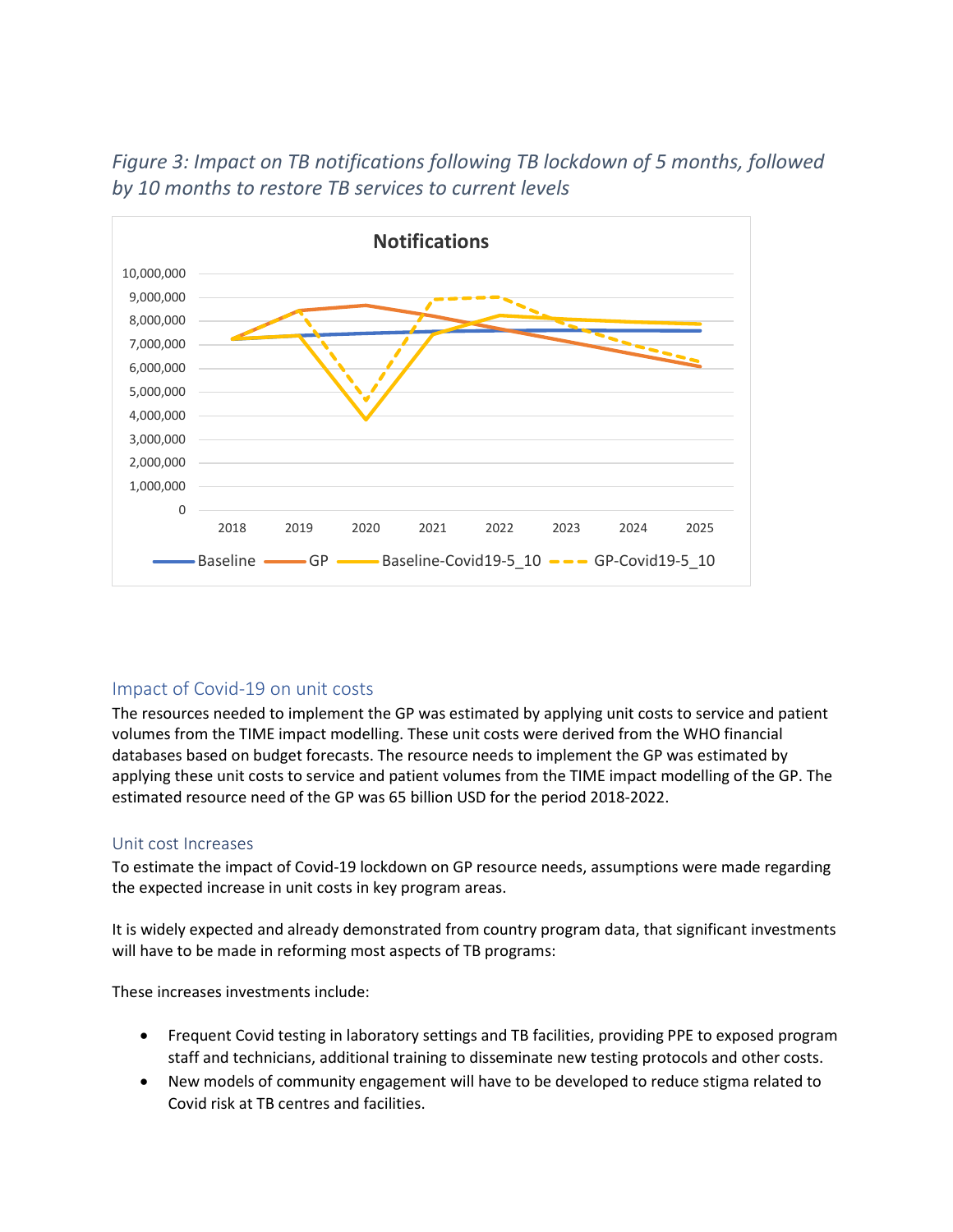- Increased transport costs for drugs and other commodities are expected to increase to deal with Covid-related safety concerns.
- Microplanning at all levels-pandemic preparedness and developing real-time response action plans and data systems.
- Additional human resources.

These assumptions, as they pertain to the unit cost categories of the GP, are summarized in Table 2 and in Table 3, by year remaining in the GP, i.e. 2020, 2021 and 2022.

These unit cost increases are applied to all countries, although much variation is expected at country level. Until TB program and commodity price data emerge, these costs cannot be made more precise.

The task force agreed to taper these increases so that the increases will drop by 50% after the first six months, as new program efficiencies are expected to be found. After six more months these increases are assumed to drop by a further 25% until the end of the GP at the end of 2022.

#### Findings

Results are shown in Figure 4 and in Tables 4 and 5. Expenditures are expected to drop in 2020 due the large expected drop in TB notifications in 2020. In the GP costing model this results in a drop in need for 2020. However, if the service target levels of the GP are reached by the end of 2022, a sharp increase in notifications and resource needs will follow the slump in 2020. Over the period of the GP, 2018-2022, an additional need of 6.5 Billion USD (representing a 10% increase on the 65 Billion USD of the GP) is needed to fully implement the GP targets, in the time remaining after the assumed end of lockdown.

It must be pointed out that the increase in resource needs due to Covid-19 is largely driven by the unit cost assumptions, rather than its modelled impact on TB burden and notifications. This is due to the GP resource needs being proportional to notifications, which is expected to drop in 2020, but then increase to a level results that is about 5% lower than the originally planned 40 million patients notified and treated.

Further, seeing that TB program investment always precedes impact, that the approximately 10% increase in TB resource needs should be mobilized immediately.

#### Costs related to Covid-19 testing of TB suspects

A new cost category, not in the original GP cost structures, is introduced to account for an expected recommendation to test TB symptomatics over the next 2 years for Covid-19, after which risk for Covid-19 infection is expected to decrease to levels not requiring Covid-19 testing.

This recommendation is not yet accompanied by a definition of which TB symptomatics should be tested.

Testing all TB symptomatics, roughly 72 million per year (7.2 million notifications in 2018 and assuming 10 tested to diagnose and notify one case), will cost about 1.8 Billion USD per year assuming a cost of 25 USD per Covid-19 test. The number of symptomatics per case found would be significantly higher under the GP implementation (as case finding is one of its pillars) but as demonstrated an increase in notifications is not expected to occur while Covid-19 lockdowns (mitigation Covid-19 risks ) are in place.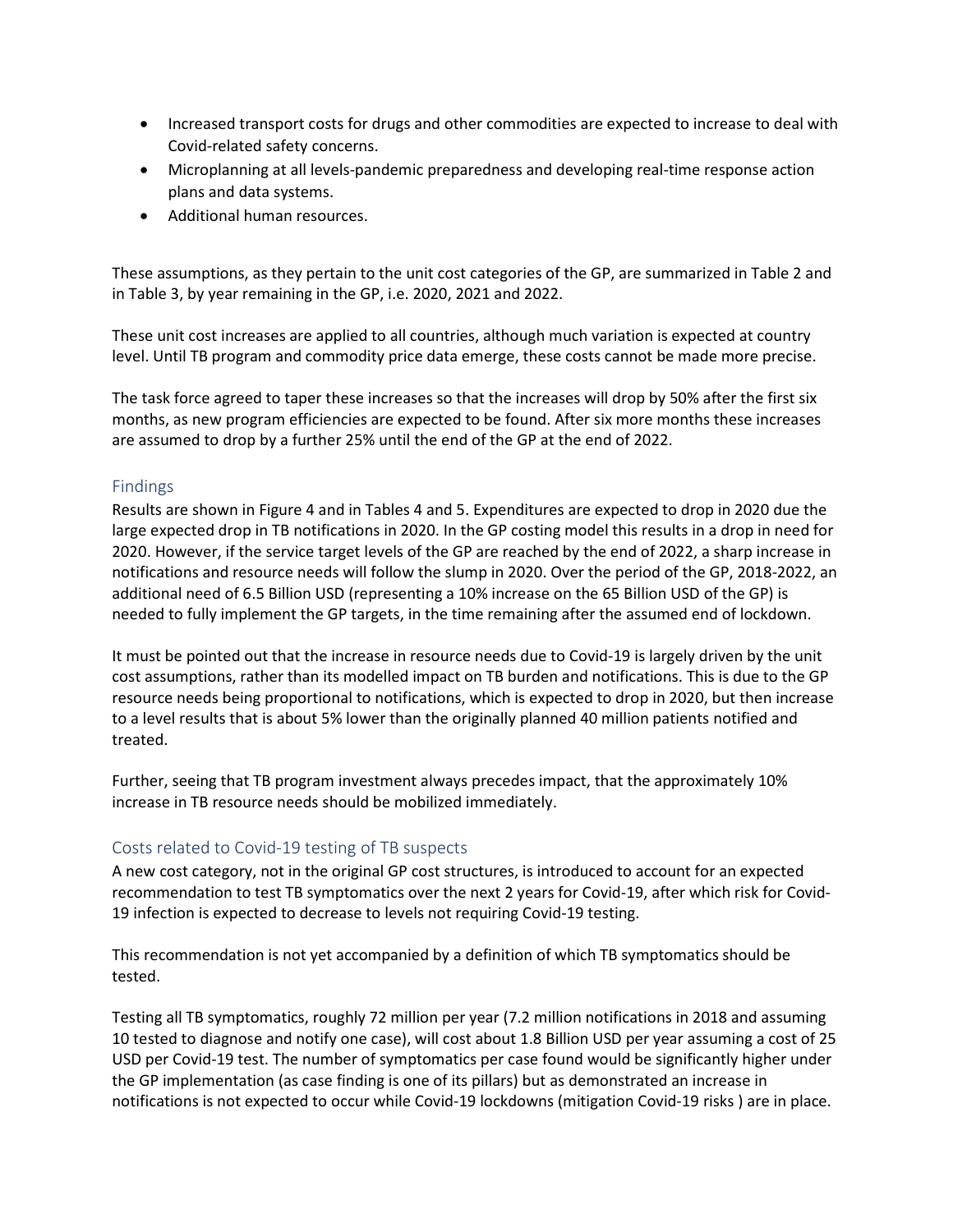National guidelines for Covid-19 testing for TB symptomatics are still emerging. Many symptoms for Covid-19 and TB are similar, including fever, coughing frequently and shortness of breath. Guidelines are expected to state that any of these symptoms, together with the presence of co-risk factors and comorbidities (including age, having diabetes), having had known contact with someone known to have TB or Covid-19 or having been in an area with high rates of TB and/or Covid-19, should trigger a test for both TB and Covid-19.

According to https://www.worldometers.info about 300 million Covid-19 tests have been conducted globally at a rate of 40,000 per million population. In North America and Europe, the rate is 100,000 per million, or roughly one in ten tested for Covid-19.

In the 29 highest TB burden countries (a list of 30 countries but excluding the Democratic People's Republic of Korea here due to a lack of publicly available Covid-19 data) the current Covid-19 testing rate is about 30,000 per million population.

If the high-TB burden countries were to test for Covid-19 at a rate approaching that of North America and Europe, it would require another roughly 340 million tests in 2020 alone, which far exceeds a recommendation to tests all TB suspects in high-TB burden countries or globally. The current Covid-19 rate, for which 145 million people have been tested for Covid-19, also far exceeds a one to ten ratio in TB suspects to test to find one case in the high-TB burden countries.

Covid-18 test costs are not included in the resource needs estimated in the tables below as it is unlikely to be funded by TB programme budget.

Table 2: Summary of assumptions for increased unit costs increases due to Covid-19 lockdown and expected TB program reforms.

| Unit cost category                                | Unit cost increase | <b>Reduction</b><br>in increase<br>after 6<br>months | <b>Reduction in</b><br>increase<br>after 6 more<br>months to<br>end of 2022 |  |
|---------------------------------------------------|--------------------|------------------------------------------------------|-----------------------------------------------------------------------------|--|
| <b>First Line Drugs</b>                           | 10.0%              | 50.0%                                                | 25.0%                                                                       |  |
| Second Line Drugs                                 | 10.0%              | 50.0%                                                | 25.0%                                                                       |  |
| Drug-resistant TB: programme costs                | 5.0%               | 50.0%                                                | 25.0%                                                                       |  |
| Collaborative TB/HIV activities                   | $0.0\%$            | $0.0\%$                                              | $0.0\%$                                                                     |  |
| Laboratory infrastructure, equipment and supplies | 20.0%              | 50.0%                                                | 25.0%                                                                       |  |
| Drug-susceptible TB: programme costs              | 20.0%              | 50.0%                                                | 25.0%                                                                       |  |
| National TB program staff                         | 30.0%              | 50.0%                                                | 25.0%                                                                       |  |
| Patient support                                   | 20.0%              | 50.0%                                                | 25.0%                                                                       |  |
| General HS drug-susceptible                       | 20.0%              | 50.0%                                                | 25.0%                                                                       |  |
| General HS drug-resistant                         | 20.0%              | 50.0%                                                | 25.0%                                                                       |  |
| Preventative therapy                              | 10.0%              | 50.0%                                                | 25.0%                                                                       |  |
| Program enabling activities                       | 20.0%              | 50.0%                                                | 25.0%                                                                       |  |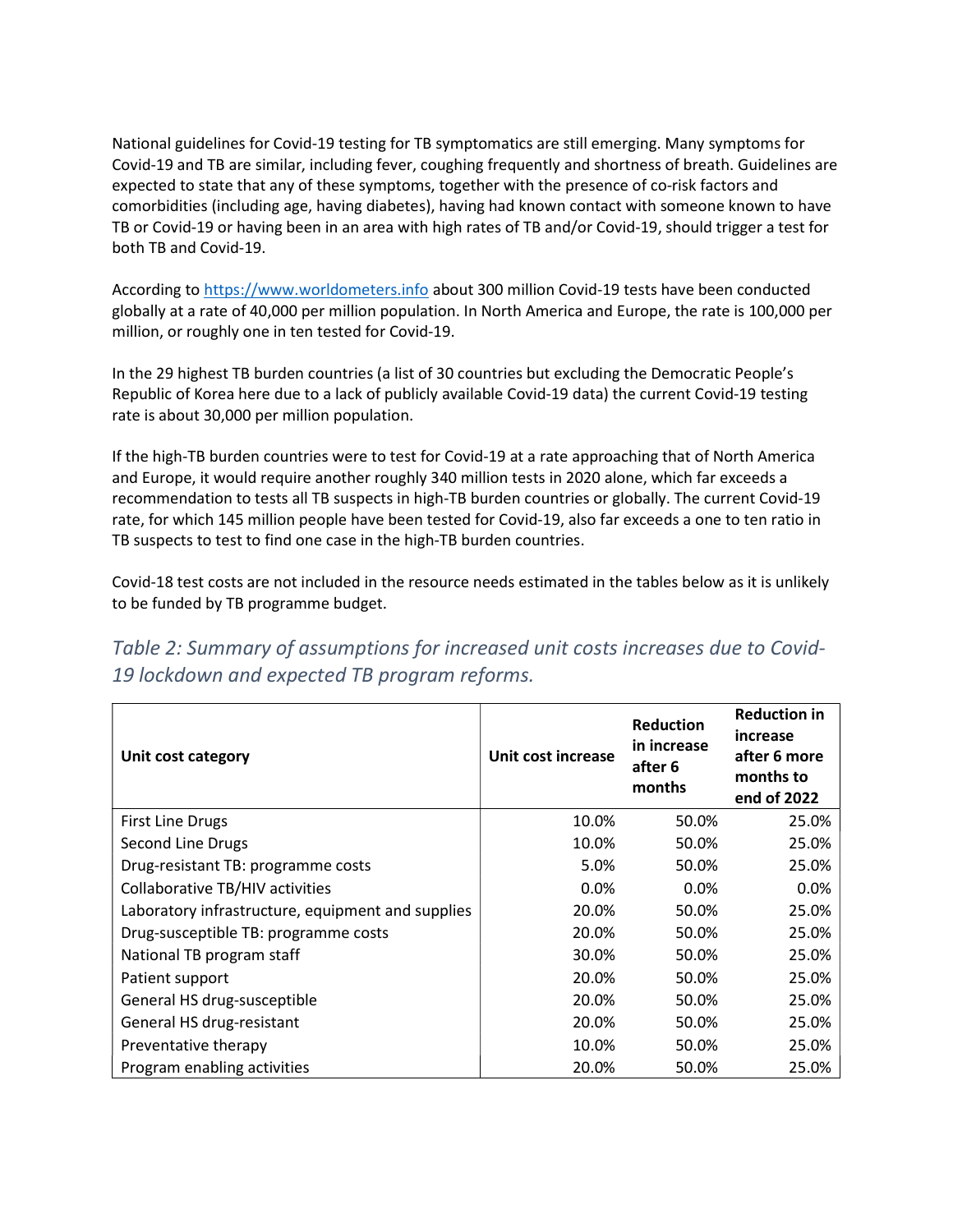| Unit cost category                       | 2020  | 2021  | 2022 |
|------------------------------------------|-------|-------|------|
| <b>First Line Drugs</b>                  | 3.3%  | 5.0%  | 2.5% |
| Second Line Drugs                        | 3.3%  | 5.0%  | 2.5% |
| Drug-resistant TB: programme costs       | 1.7%  | 2.5%  | 1.3% |
| Collaborative TB/HIV activities          | 0.0%  | 0.0%  | 0.0% |
| Laboratory infrastructure, equipment and |       |       |      |
| supplies                                 | 6.7%  | 10.0% | 5.0% |
| Drug-susceptible TB: programme costs     | 6.7%  | 10.0% | 5.0% |
| National TB program staff                | 10.0% | 15.0% | 7.5% |
| Patient support                          | 6.7%  | 10.0% | 5.0% |
| General HS drug-susceptible              | 6.7%  | 10.0% | 5.0% |
| General HS drug-resistant                | 6.7%  | 10.0% | 5.0% |
| Preventative therapy                     | 3.3%  | 5.0%  | 2.5% |
| Program enabling activities              | 6.7%  | 10.0% | 5.0% |

Table 3: Summary of assumptions for increased unit costs by years remaining of TB Global Plan 2018-2022: 2020, 2021, 2022.

Figure 4: TB Global Plan 2018-2022 resource needs with and without Covid-19 excess burden and unit cost increases directly and indirectly related to Covid-19.

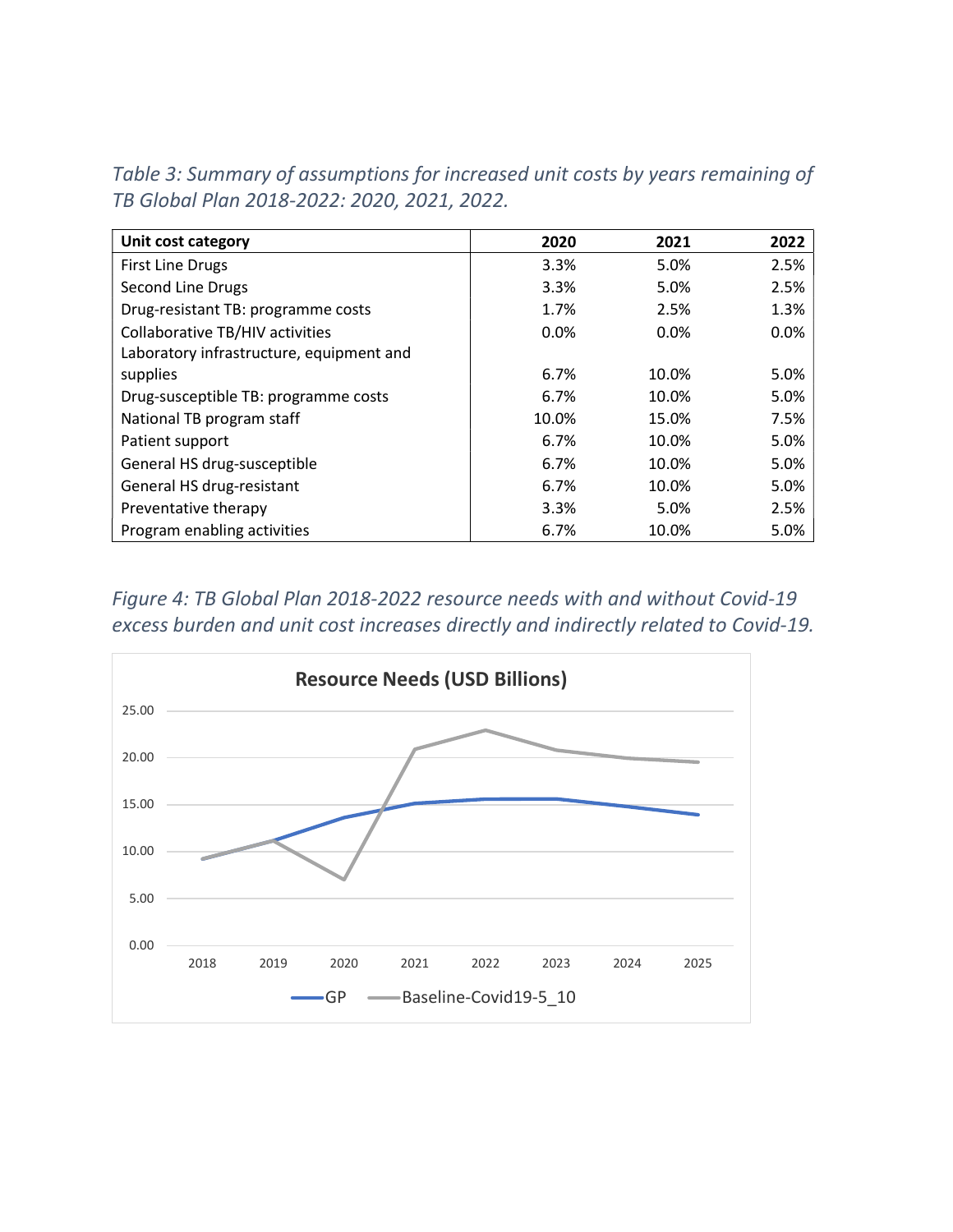|                                      |         | <b>Resource Needs (USD Millions)</b> |         |          |          |          |
|--------------------------------------|---------|--------------------------------------|---------|----------|----------|----------|
| <b>Cost Category</b>                 | 2018    | 2019                                 | 2020    | 2021     | 2022     | Total    |
| <b>First Line Drugs</b>              | 339.1   | 404.9                                | 253.6   | 527.3    | 558.2    | 2,083.0  |
| Second Line Drugs                    | 408.7   | 1,010.6                              | 541.9   | 2,701.2  | 3,237.4  | 7,899.8  |
| Laboratory infrastructure, equipment |         |                                      |         |          |          |          |
| and supplies                         | 705.3   | 1,000.3                              | 795.6   | 2,134.6  | 2,746.7  | 7,382.6  |
| Drug-susceptible TB: programme       |         |                                      |         |          |          |          |
| costs                                | 2,560.8 | 2,947.8                              | 1,879.0 | 4,682.5  | 4,915.8  | 16,985.9 |
| Drug-resistant TB: programme costs   | 1,191.0 | 1,346.1                              | 733.8   | 3,540.5  | 3,435.7  | 10,247.2 |
| General HS drug-susceptible          | 2,489.4 | 2,640.4                              | 1,450.6 | 3,151.7  | 3,192.4  | 12,924.6 |
| General HS drug-resistant            | 445.6   | 494.7                                | 224.8   | 1,172.8  | 1,431.2  | 3,769.1  |
| Collaborative TB/HIV activities      | 155.8   | 156.6                                | 157.5   | 158.2    | 158.6    | 786.7    |
| Preventative therapy                 | 207.3   | 219.3                                | 228.7   | 455.3    | 665.5    | 1,776.1  |
| Enablers                             | 741.8   | 960.8                                | 752.6   | 2,407.8  | 2,621.5  | 7,484.5  |
| <b>Total</b>                         | 9,244.8 | 11,181.6                             | 7,018.0 | 20,931.8 | 22,963.2 | 71,339.4 |

Table 4: Resource Needs, by Cost Category, including Enablers of a Covid-19 scenario of 5 months lockdown and 10 months restoration.

Table 5: Resource Needs, by Income Status, TGF eligibility, Global Plan country group, WHO region and BRICS membership of a Covid-19 scenario of 5 months lockdown and 10 months restoration.

| <b>Resource Needs (USD Billions), with enablers</b> |      |       |      |       |       |              |
|-----------------------------------------------------|------|-------|------|-------|-------|--------------|
|                                                     | 2018 | 2019  | 2020 | 2021  | 2022  | <b>Total</b> |
| <b>GLOBAL TOTAL</b>                                 |      |       |      |       |       |              |
| Total (Global, including OECD countries             | 9.24 | 11.18 | 7.02 | 20.93 | 22.96 | 71.34        |
| Total (Global, excluding OECD countries)            | 8.54 | 10.48 | 6.66 | 20.03 | 22.09 | 67.80        |
| <b>BY INCOME STATUS</b>                             |      |       |      |       |       |              |
| Low income                                          | 0.87 | 1.13  | 0.94 | 2.23  | 2.65  | 7.82         |
| Lower middle income                                 | 3.20 | 4.36  | 2.87 | 8.77  | 10.62 | 29.82        |
| Upper middle income                                 | 4.52 | 5.05  | 2.87 | 9.10  | 8.89  | 30.42        |
| High income                                         | 0.66 | 0.65  | 0.34 | 0.84  | 0.80  | 3.28         |
|                                                     |      |       |      |       |       |              |
| <b>GFATM ELIGIBLE COUNTRIES, BY INCOME STATUS</b>   |      |       |      |       |       |              |
| Low income                                          | 0.87 | 1.13  | 0.94 | 2.23  | 2.65  | 7.82         |
| Lower middle income                                 | 3.20 | 4.35  | 2.87 | 8.76  | 10.62 | 29.80        |
| Upper middle income                                 | 1.57 | 1.82  | 1.13 | 3.10  | 3.23  | 10.85        |
| Total                                               | 5.64 | 7.31  | 4.94 | 14.09 | 16.49 | 48.47        |
|                                                     |      |       |      |       |       |              |